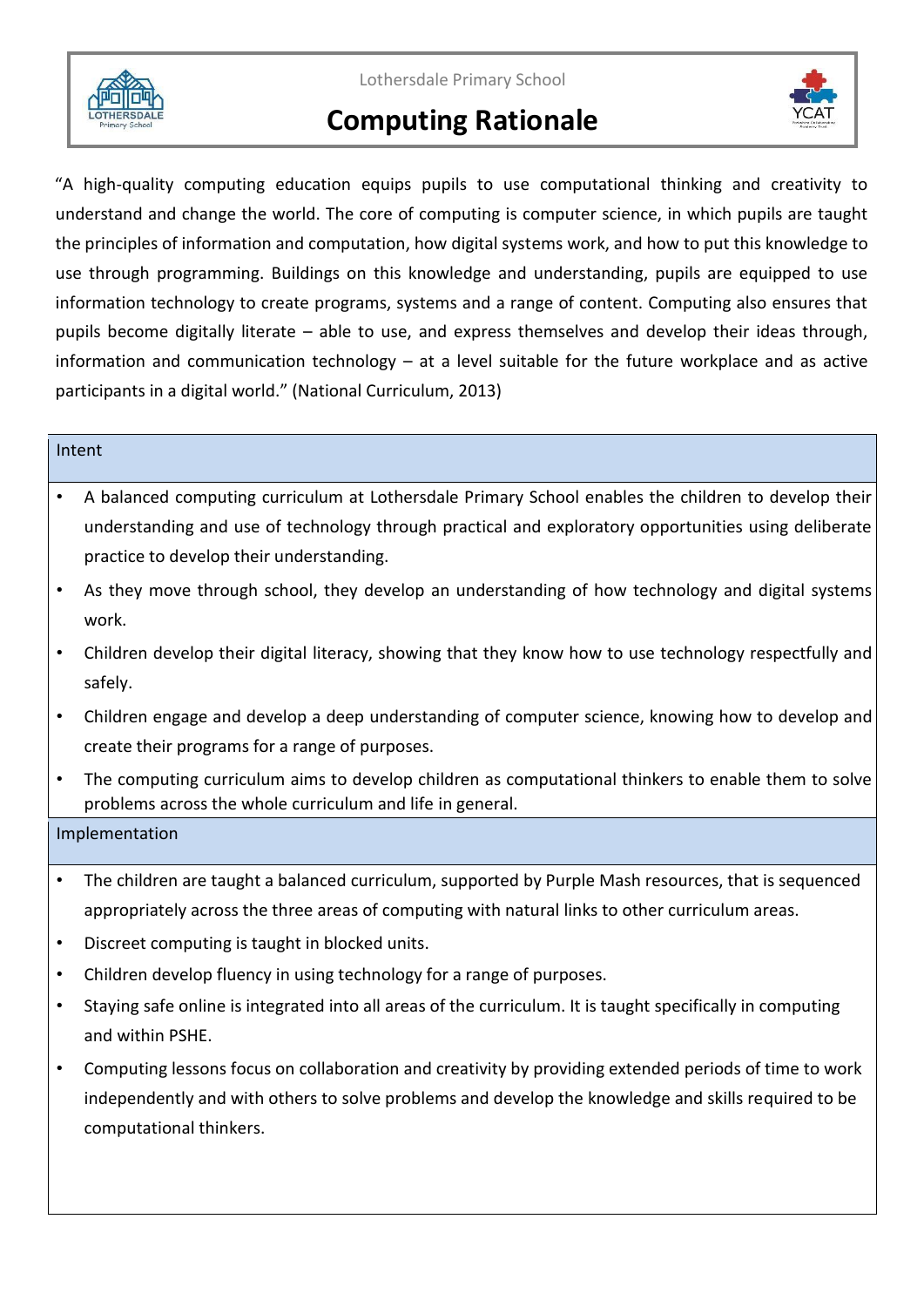There are three aspects to the computing curriculum:

- Information technology (IT)
- Computer Science (CS)
- Digital Literacy (DL)

### **Substantive and disciplinary knowledge in computing**

Substantive knowledge Substantive knowledge in computing is understanding how to use technology, how to be safe and knowing how to program. This is developed through deliberate practice and by children applying their knowledge of how to be computational thinkers.

In order to develop as computational thinkers, children engage with computational concepts and approaches:

| <b>Concepts</b>                             | <b>Approaches</b>                           |
|---------------------------------------------|---------------------------------------------|
| $\Box$ Logic: predicting and analysing      | $\Box$ Tinkering: experimenting and playing |
| • Algorithms: making steps and rules        | • Creating: designing and making            |
| • Decomposition: breaking down into parts   | • Debugging: fixing and finding errors      |
| • Patterns: spotting and using similarities | • Persevering: keeping going                |
| • Evaluation: making judgements             | • Collaborating: working together           |

#### **Disciplinary knowledge**

Disciplinary knowledge in computing is the use and interpretation of substantive knowledge in order to develop original digital content and programs.

### **Creativity**

Computing is an area of the curriculum that has many opportunities for children to demonstrate creativity through developing their own programs, systems and digital content whilst applying their developing computational thinking. Computing has opportunities for natural cross-curricular learning; examples include presenting data in tables, researching in History or writing instructions in English.